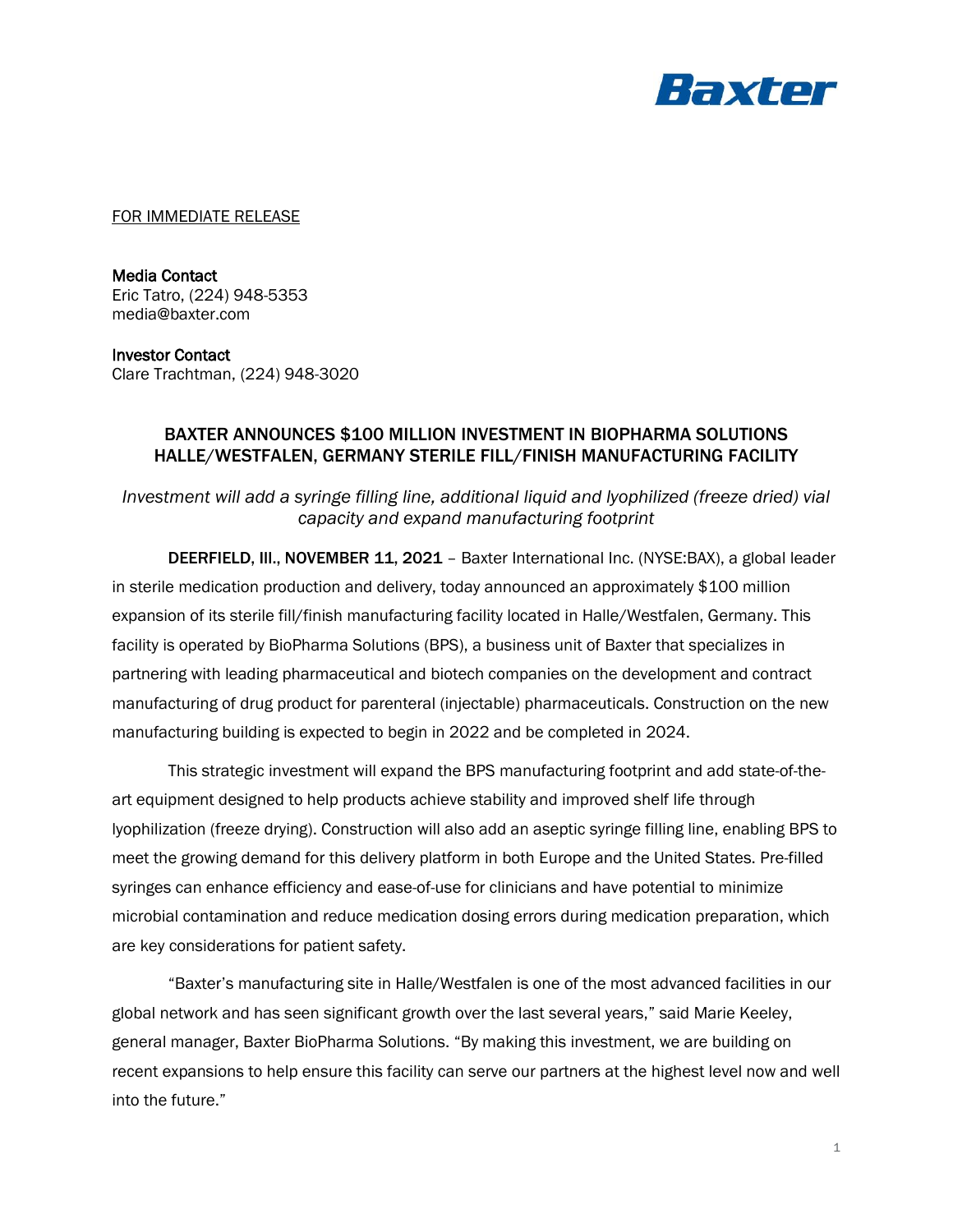

Baxter's Halle/Westfalen, Germany site has more than 60 years of experience and is recognized as a world-class manufacturer of cytotoxic and highly potent drugs, offering dedicated clinical development through commercial production with integrated technologies and services, including barrier technology that helps maintain a high level of containment when manufacturing sensitive and sophisticated drugs. The site also has broad sterile manufacturing capabilities and areas of focus, complies with current good manufacturing practices (cGMP) regulations, features dedicated production areas and is designed to deliver products with optimum efficiency and speed to market. Baxter's Halle/Westfalen facility was previously expanded in 2015, which added capacity and new technologies to stay on the leading edge of manufacturing parenteral oncology therapies. In addition, Baxter's Halle/Westfalen facility is engaged in multiple collaborations to provide sterile manufacturing services for COVID-19 vaccines.

## About Baxter's BioPharma Solutions Business

Baxter's BioPharma Solutions business supports leading pharmaceutical companies in meeting their commercialization objectives by providing scientific expertise, sterile manufacturing solutions, parenteral delivery systems and customized support services needed to meet the unique challenges that parenteral products face. For more information, please visit:

[biopharmasolutions.baxter.com.](https://biopharmasolutions.baxter.com/)

## About Baxter

Every day, millions of patients and caregivers rely on Baxter's leading portfolio of critical care, nutrition, renal, hospital and surgical products. For 90 years, we've been operating at the critical intersection where innovations that save and sustain lives meet the healthcare providers that make it happen. With products, technologies and therapies available in more than 100 countries, Baxter's employees worldwide are now building upon the company's rich heritage of medical breakthroughs to advance the next generation of transformative healthcare innovations. To learn more, visit [www.baxter.com](http://www.baxter.com/) and follow us on [Twitter,](https://twitter.com/baxter_intl?ref_src=twsrc%5Egoogle%7Ctwcamp%5Eserp%7Ctwgr%5Eauthor) [LinkedIn](https://www.linkedin.com/company/baxter-healthcare/) and [Facebook.](https://www.facebook.com/BaxterInternationalInc/)

*This release includes forward-looking statements concerning Baxter BioPharma Solutions, including the proposed investment in the expansion of its facilities. The statements are based on assumptions about many important factors, including the following, which could cause actual results to differ materially from those in the forward-looking statements: the company's ability to finance the planned investment and to develop new products or enhancements; satisfaction of regulatory and*